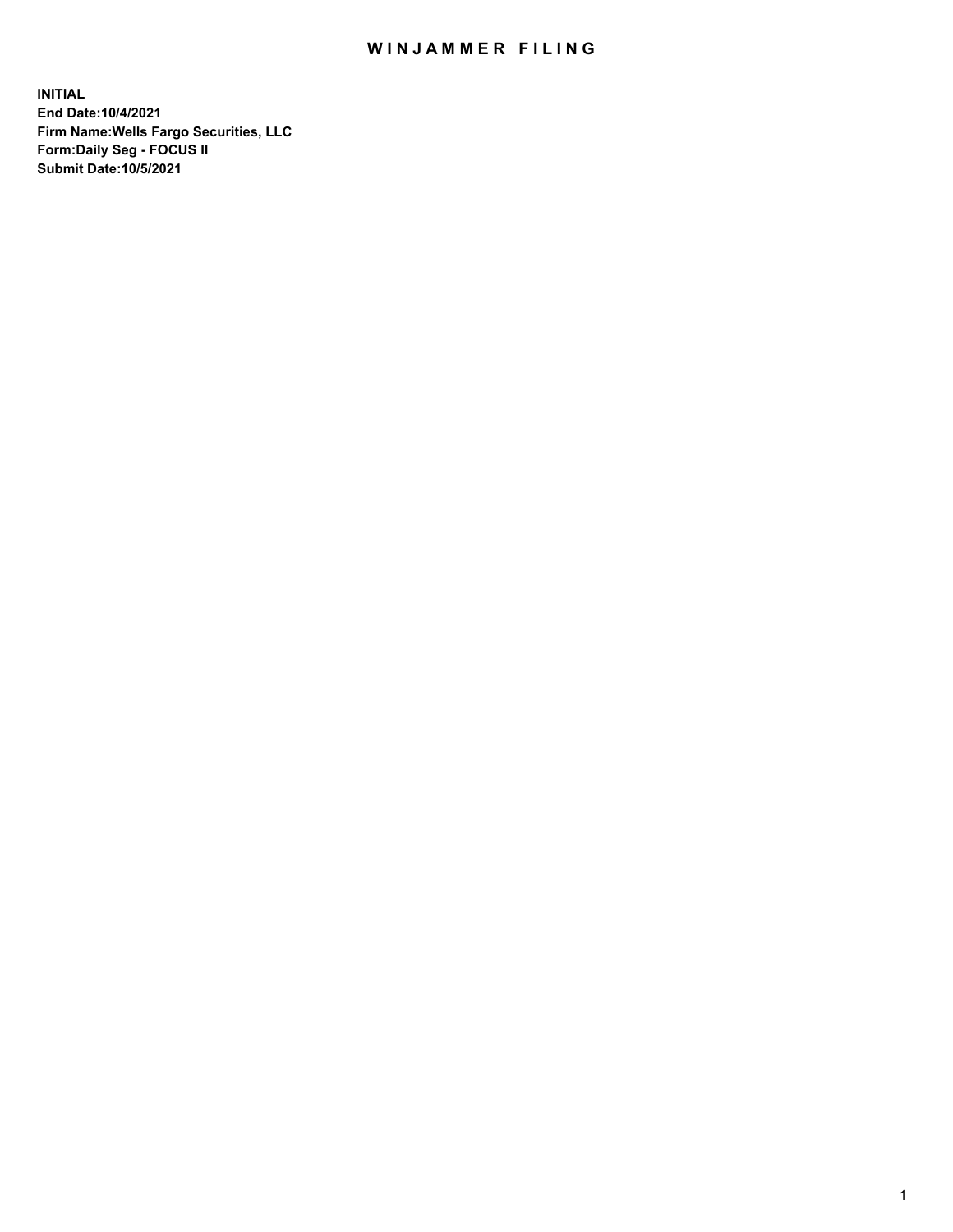**INITIAL End Date:10/4/2021 Firm Name:Wells Fargo Securities, LLC Form:Daily Seg - FOCUS II Submit Date:10/5/2021 Daily Segregation - Cover Page**

| Name of Company                                                                                                                                                                                                                                                                                                                | <b>Wells Fargo Securities LLC</b>                           |
|--------------------------------------------------------------------------------------------------------------------------------------------------------------------------------------------------------------------------------------------------------------------------------------------------------------------------------|-------------------------------------------------------------|
| <b>Contact Name</b>                                                                                                                                                                                                                                                                                                            | <b>James Gnall</b>                                          |
| <b>Contact Phone Number</b>                                                                                                                                                                                                                                                                                                    | 917-699-6822                                                |
| <b>Contact Email Address</b>                                                                                                                                                                                                                                                                                                   | james.w.gnall@wellsfargo.com                                |
| FCM's Customer Segregated Funds Residual Interest Target (choose one):<br>a. Minimum dollar amount: ; or<br>b. Minimum percentage of customer segregated funds required:% ; or<br>c. Dollar amount range between: and; or<br>d. Percentage range of customer segregated funds required between:% and%.                         | 125,000,000<br><u>0</u><br>0 <sub>0</sub><br>0 <sub>0</sub> |
| FCM's Customer Secured Amount Funds Residual Interest Target (choose one):<br>a. Minimum dollar amount: ; or<br>b. Minimum percentage of customer secured funds required:%; or<br>c. Dollar amount range between: and; or<br>d. Percentage range of customer secured funds required between:% and%.                            | 35,000,000<br><u>0</u><br>00<br>0 <sub>0</sub>              |
| FCM's Cleared Swaps Customer Collateral Residual Interest Target (choose one):<br>a. Minimum dollar amount: ; or<br>b. Minimum percentage of cleared swaps customer collateral required:% ; or<br>c. Dollar amount range between: and; or<br>d. Percentage range of cleared swaps customer collateral required between:% and%. | 360,000,000<br><u>0</u><br>0 <sub>0</sub><br>0 <sub>0</sub> |

Attach supporting documents CH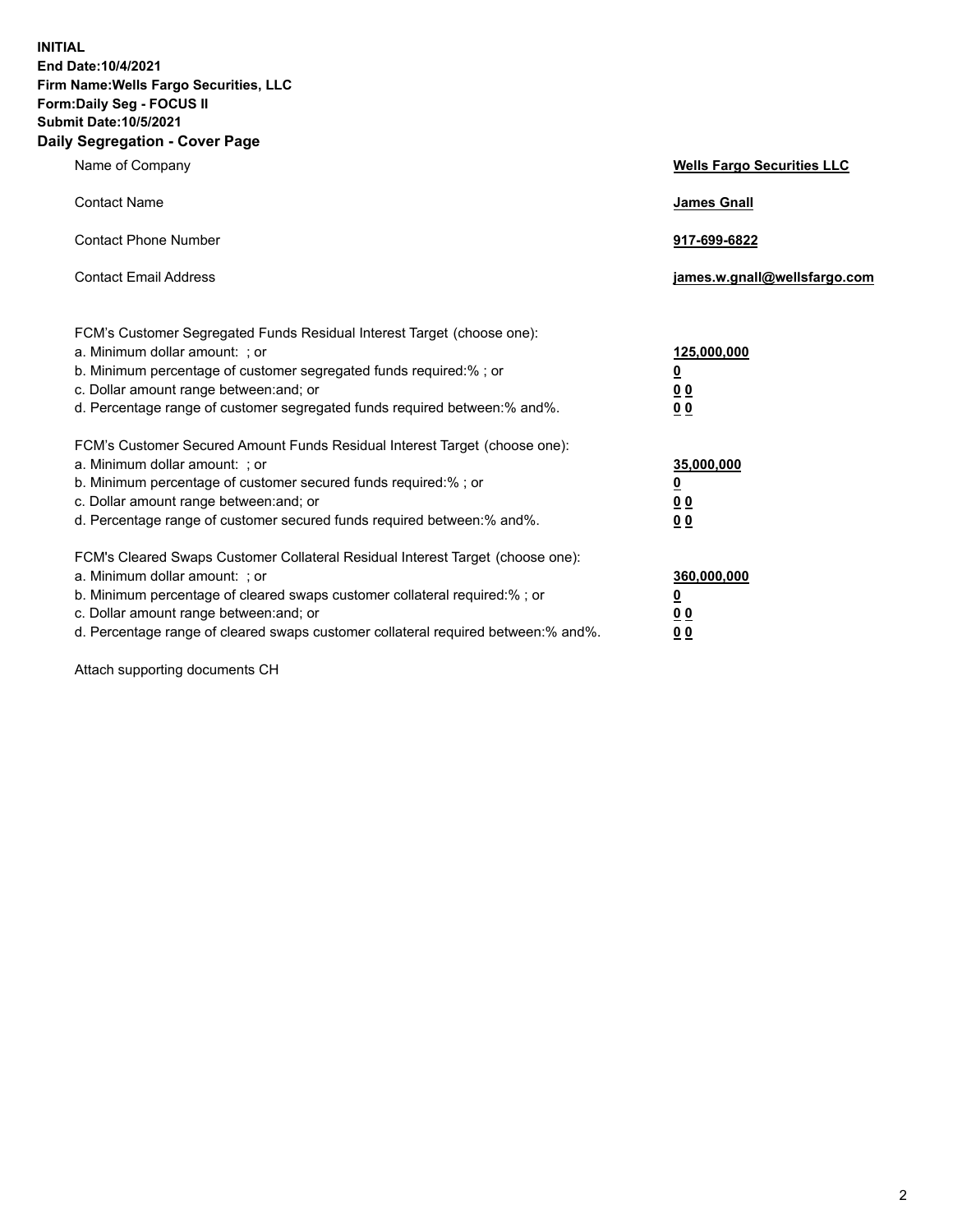**INITIAL End Date:10/4/2021 Firm Name:Wells Fargo Securities, LLC Form:Daily Seg - FOCUS II Submit Date:10/5/2021**

## **Daily Segregation - Secured Amounts**

|           | Foreign Futures and Foreign Options Secured Amounts                                         |                                     |
|-----------|---------------------------------------------------------------------------------------------|-------------------------------------|
|           | Amount required to be set aside pursuant to law, rule or regulation of a foreign            | $0$ [7305]                          |
|           | government or a rule of a self-regulatory organization authorized thereunder                |                                     |
| 1.        | Net ledger balance - Foreign Futures and Foreign Option Trading - All Customers             |                                     |
|           | A. Cash                                                                                     | 200,318,307 [7315]                  |
|           | B. Securities (at market)                                                                   | 212,104,006 [7317]                  |
| 2.        | Net unrealized profit (loss) in open futures contracts traded on a foreign board of trade   | 18,869,753 [7325]                   |
| 3.        | Exchange traded options                                                                     |                                     |
|           | a. Market value of open option contracts purchased on a foreign board of trade              | 1,060,232 [7335]                    |
|           | b. Market value of open contracts granted (sold) on a foreign board of trade                | -216,747 <sup>[7337]</sup>          |
| 4.        | Net equity (deficit) (add lines 1. 2. and 3.)                                               | 432,135,551 [7345]                  |
| 5.        | Account liquidating to a deficit and account with a debit balances - gross amount           | 17,455,893 [7351]                   |
|           | Less: amount offset by customer owned securities                                            | -11,290,718 [7352] 6,165,175 [7354] |
| 6.        | Amount required to be set aside as the secured amount - Net Liquidating Equity              | 438,300,726 [7355]                  |
|           | Method (add lines 4 and 5)                                                                  |                                     |
| 7.        | Greater of amount required to be set aside pursuant to foreign jurisdiction (above) or line | 438,300,726 [7360]                  |
|           | 6.                                                                                          |                                     |
|           | FUNDS DEPOSITED IN SEPARATE REGULATION 30.7 ACCOUNTS                                        |                                     |
| 1.        | Cash in banks                                                                               |                                     |
|           | A. Banks located in the United States                                                       | 55,347,305 [7500]                   |
|           | B. Other banks qualified under Regulation 30.7                                              | 38,023,323 [7520] 93,370,628        |
|           |                                                                                             | [7530]                              |
| 2.        | <b>Securities</b>                                                                           |                                     |
|           | A. In safekeeping with banks located in the United States                                   | 111,159,560 [7540]                  |
|           | B. In safekeeping with other banks qualified under Regulation 30.7                          | 0 [7560] 111,159,560 [7570]         |
| 3.        | Equities with registered futures commission merchants                                       |                                     |
|           | A. Cash                                                                                     | <u>-8,952,594</u> [7580]            |
|           | <b>B.</b> Securities                                                                        | 120,956,972 [7590]                  |
|           | C. Unrealized gain (loss) on open futures contracts                                         | 23,675,033 [7600]                   |
|           | D. Value of long option contracts                                                           | 1,060,232 [7610]                    |
|           | E. Value of short option contracts                                                          | -216,747 [7615] 136,522,896 [7620]  |
| 4.        | Amounts held by clearing organizations of foreign boards of trade                           |                                     |
|           | A. Cash                                                                                     | $0$ [7640]                          |
|           | <b>B.</b> Securities                                                                        | $0$ [7650]                          |
|           | C. Amount due to (from) clearing organization - daily variation                             | $0$ [7660]                          |
|           | D. Value of long option contracts                                                           | $0$ [7670]                          |
|           | E. Value of short option contracts                                                          | 0 [7675] 0 [7680]                   |
| 5.        | Amounts held by members of foreign boards of trade                                          |                                     |
|           | A. Cash                                                                                     | 12,836,607 [7700]                   |
|           | <b>B.</b> Securities                                                                        | 200,102,095 [7710]                  |
|           | C. Unrealized gain (loss) on open futures contracts                                         | -24,208,827 [7720]                  |
|           | D. Value of long option contracts                                                           | $0$ [7730]                          |
|           | E. Value of short option contracts                                                          | 0 [7735] 188,729,875 [7740]         |
| 6.        | Amounts with other depositories designated by a foreign board of trade                      | 0 [7760]                            |
| 7.        | Segregated funds on hand                                                                    | $0$ [7765]                          |
| 8.        | Total funds in separate section 30.7 accounts                                               | 529,782,959 [7770]                  |
| 9.        | Excess (deficiency) Set Aside for Secured Amount (subtract line 7 Secured Statement         | <b>91,482,233</b> [7380]            |
|           | Page 1 from Line 8)                                                                         |                                     |
| $10^{-1}$ | Managament Target Amount for Excess fundo in concrete section 20.7 secounts                 | <b>25 000 000 177001</b>            |

- 10. Management Target Amount for Excess funds in separate section 30.7 accounts **35,000,000** [7780]
- 11. Excess (deficiency) funds in separate 30.7 accounts over (under) Management Target **56,482,233** [7785]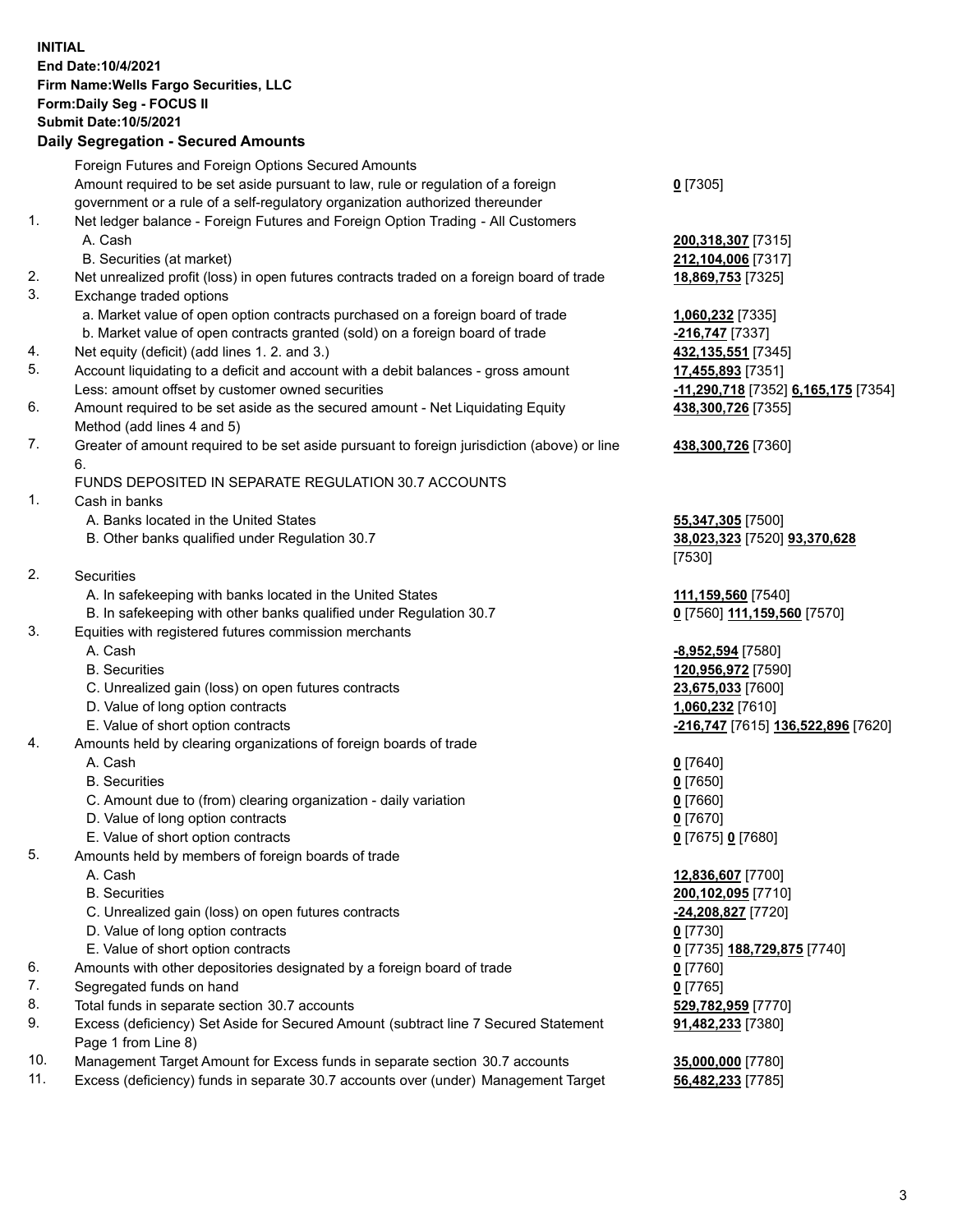**INITIAL End Date:10/4/2021 Firm Name:Wells Fargo Securities, LLC Form:Daily Seg - FOCUS II Submit Date:10/5/2021**

## **Daily Segregation - Segregation Statement**

SEGREGATION REQUIREMENTS(Section 4d(2) of the CEAct)

|     | SEGREGATION REQUIREMENTS(SECTION 40(2) OF THE CEACH                                 |                              |
|-----|-------------------------------------------------------------------------------------|------------------------------|
| 1.  | Net ledger balance                                                                  |                              |
|     | A. Cash                                                                             | 3,487,295,473 [7010]         |
|     | B. Securities (at market)                                                           | 1,739,891,743 [7020]         |
| 2.  | Net unrealized profit (loss) in open futures contracts traded on a contract market  | $-202,873,524$ [7030]        |
| 3.  | Exchange traded options                                                             |                              |
|     | A. Add market value of open option contracts purchased on a contract market         | 2,590,561,494 [7032]         |
|     | B. Deduct market value of open option contracts granted (sold) on a contract market | -2,495,918,674 [7033]        |
| 4.  | Net equity (deficit) (add lines 1, 2 and 3)                                         | 5,118,956,512 [7040]         |
| 5.  | Accounts liquidating to a deficit and accounts with                                 |                              |
|     | debit balances - gross amount                                                       | 46,227,228 [7045]            |
|     | Less: amount offset by customer securities                                          | -45,132,447 [7047] 1,094,781 |
|     |                                                                                     | [7050]                       |
| 6.  | Amount required to be segregated (add lines 4 and 5)                                | 5,120,051,293 [7060]         |
|     | FUNDS IN SEGREGATED ACCOUNTS                                                        |                              |
| 7.  | Deposited in segregated funds bank accounts                                         |                              |
|     | A. Cash                                                                             | 215,969,602 [7070]           |
|     | B. Securities representing investments of customers' funds (at market)              | 630,301,601 [7080]           |
|     | C. Securities held for particular customers or option customers in lieu of cash (at | 219,976,564 [7090]           |
|     | market)                                                                             |                              |
| 8.  | Margins on deposit with derivatives clearing organizations of contract markets      |                              |
|     | A. Cash                                                                             | 2,420,323,741 [7100]         |
|     | B. Securities representing investments of customers' funds (at market)              | 349,820,272 [7110]           |
|     | C. Securities held for particular customers or option customers in lieu of cash (at | 1,519,915,179 [7120]         |
|     | market)                                                                             |                              |
| 9.  | Net settlement from (to) derivatives clearing organizations of contract markets     | 168,460,768 [7130]           |
| 10. | Exchange traded options                                                             |                              |
|     | A. Value of open long option contracts                                              | 2,590,561,494 [7132]         |
|     | B. Value of open short option contracts                                             | -2,495,918,674 [7133]        |
| 11. | Net equities with other FCMs                                                        |                              |
|     | A. Net liquidating equity                                                           | $0$ [7140]                   |
|     | B. Securities representing investments of customers' funds (at market)              | $0$ [7160]                   |
|     | C. Securities held for particular customers or option customers in lieu of cash (at | $0$ [7170]                   |
|     | market)                                                                             |                              |
| 12. | Segregated funds on hand                                                            | $0$ [7150]                   |
| 13. | Total amount in segregation (add lines 7 through 12)                                | 5,619,410,547 [7180]         |
| 14. | Excess (deficiency) funds in segregation (subtract line 6 from line 13)             | 499,359,254 [7190]           |
| 15. | Management Target Amount for Excess funds in segregation                            | 125,000,000 [7194]           |
| 16. | Excess (deficiency) funds in segregation over (under) Management Target Amount      | 374,359,254 [7198]           |
|     | <b>Excess</b>                                                                       |                              |